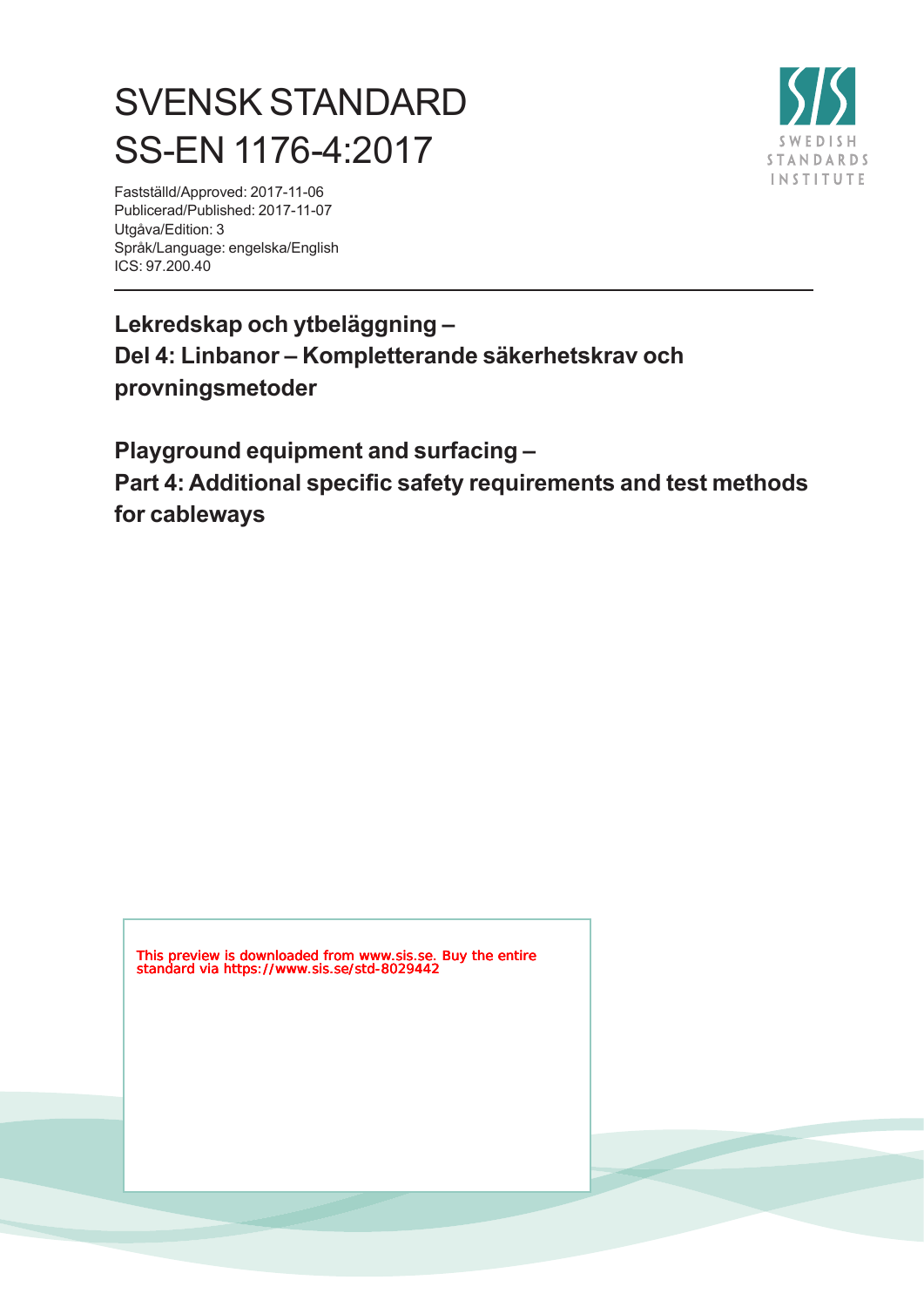# Standarder får världen att fungera

*SIS (Swedish Standards Institute) är en fristående ideell förening med medlemmar från både privat och offentlig sektor. Vi är en del av det europeiska och globala nätverk som utarbetar internationella standarder. Standarder är dokumenterad kunskap utvecklad av framstående aktörer inom industri, näringsliv och samhälle och befrämjar handel över gränser, bidrar till att processer och produkter blir säkrare samt effektiviserar din verksamhet.* 

#### **Delta och påverka**

Som medlem i SIS har du möjlighet att påverka framtida standarder inom ditt område på nationell, europeisk och global nivå. Du får samtidigt tillgång till tidig information om utvecklingen inom din bransch.

#### **Ta del av det färdiga arbetet**

Vi erbjuder våra kunder allt som rör standarder och deras tillämpning. Hos oss kan du köpa alla publikationer du behöver – allt från enskilda standarder, tekniska rapporter och standardpaket till handböcker och onlinetjänster. Genom vår webbtjänst e-nav får du tillgång till ett lättnavigerat bibliotek där alla standarder som är aktuella för ditt företag finns tillgängliga. Standarder och handböcker är källor till kunskap. Vi säljer dem.

#### **Utveckla din kompetens och lyckas bättre i ditt arbete**

Hos SIS kan du gå öppna eller företagsinterna utbildningar kring innehåll och tillämpning av standarder. Genom vår närhet till den internationella utvecklingen och ISO får du rätt kunskap i rätt tid, direkt från källan. Med vår kunskap om standarders möjligheter hjälper vi våra kunder att skapa verklig nytta och lönsamhet i sina verksamheter.

**Vill du veta mer om SIS eller hur standarder kan effektivisera din verksamhet är du välkommen in på www.sis.se eller ta kontakt med oss på tel 08-555 523 00.**

# Standards make the world go round

*SIS (Swedish Standards Institute) is an independent non-profit organisation with members from both the private and public sectors. We are part of the European and global network that draws up international standards. Standards consist of documented knowledge developed by prominent actors within the industry, business world and society. They promote cross-border trade, they help to make processes and products safer and they streamline your organisation.*

#### **Take part and have influence**

As a member of SIS you will have the possibility to participate in standardization activities on national, European and global level. The membership in SIS will give you the opportunity to influence future standards and gain access to early stage information about developments within your field.

#### **Get to know the finished work**

We offer our customers everything in connection with standards and their application. You can purchase all the publications you need from us - everything from individual standards, technical reports and standard packages through to manuals and online services. Our web service e-nav gives you access to an easy-to-navigate library where all standards that are relevant to your company are available. Standards and manuals are sources of knowledge. We sell them.

#### **Increase understanding and improve perception**

With SIS you can undergo either shared or in-house training in the content and application of standards. Thanks to our proximity to international development and ISO you receive the right knowledge at the right time, direct from the source. With our knowledge about the potential of standards, we assist our customers in creating tangible benefit and profitability in their organisations.

**If you want to know more about SIS, or how standards can streamline your organisation, please visit www.sis.se or contact us on phone +46 (0)8-555 523 00**



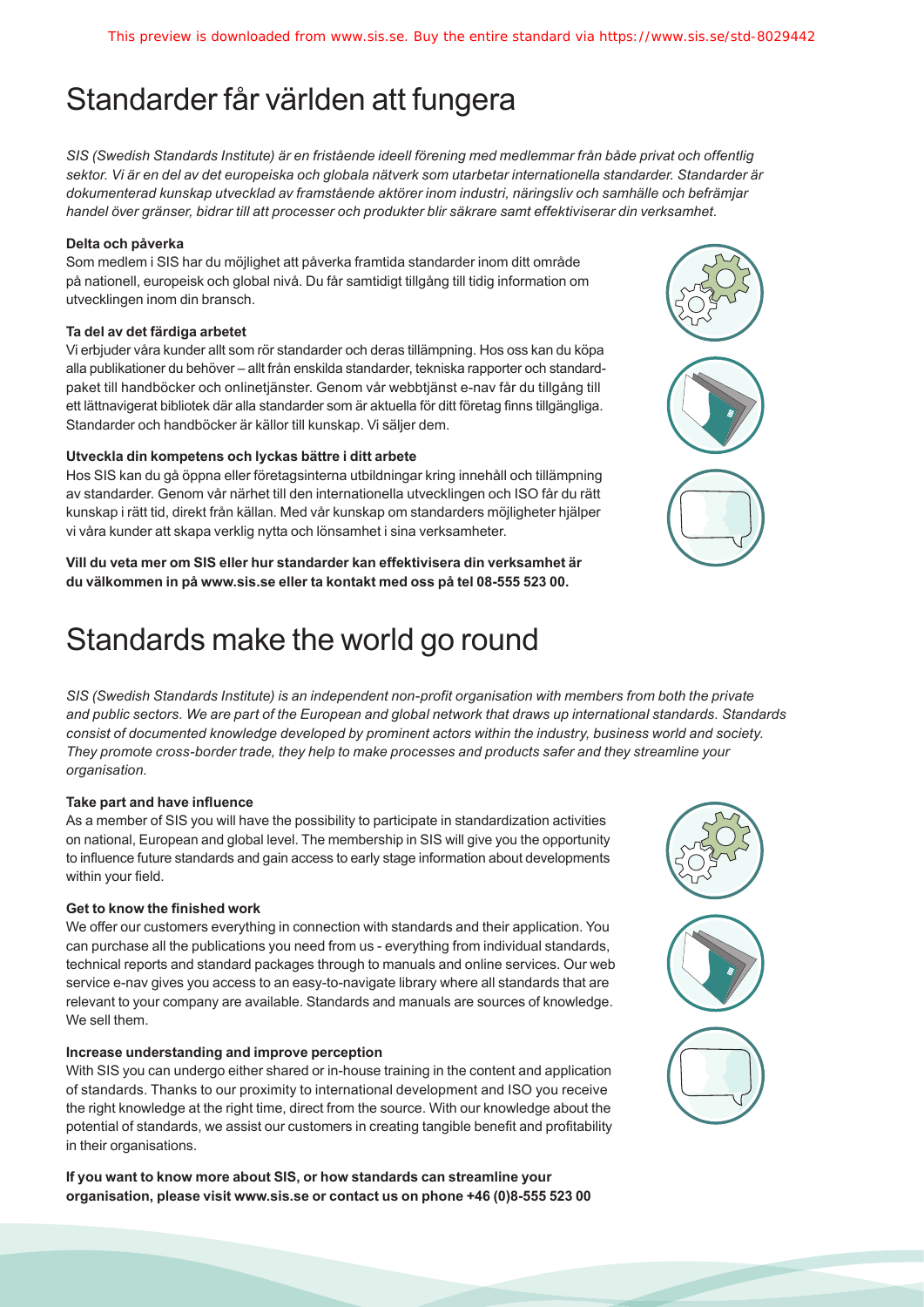Europastandarden EN 1176-4:2017 gäller som svensk standard. Detta dokument innehåller den officiella engelska versionen av EN 1176-4:2017.

Denna standard ersätter SS-EN 1176-4:2008, utgåva 2.

The European Standard EN 1176-4:2017 has the status of a Swedish Standard. This document contains the official version of EN 1176-4:2017.

This standard supersedes the Swedish Standard SS-EN 1176-4:2008, edition 2.

© Copyright / Upphovsrätten till denna produkt tillhör SIS, Swedish Standards Institute, Stockholm, Sverige. Användningen av denna produkt regleras av slutanvändarlicensen som återfinns i denna produkt, se standardens sista sidor.

© Copyright SIS, Swedish Standards Institute, Stockholm, Sweden. All rights reserved. The use of this product is governed by the end-user licence for this product. You will find the licence in the end of this document.

*Upplysningar om sakinnehållet i standarden lämnas av SIS, Swedish Standards Institute, telefon 08-555 520 00. Standarder kan beställas hos SIS Förlag AB som även lämnar allmänna upplysningar om svensk och utländsk standard.*

*Information about the content of the standard is available from the Swedish Standards Institute (SIS), telephone +46 8 555 520 00. Standards may be ordered from SIS Förlag AB, who can also provide general information about Swedish and foreign standards.*

Denna standard är framtagen av kommittén för Lekredskap, SIS / TK 379.

Har du synpunkter på innehållet i den här standarden, vill du delta i ett kommande revideringsarbete eller vara med och ta fram andra standarder inom området? Gå in på www.sis.se - där hittar du mer information.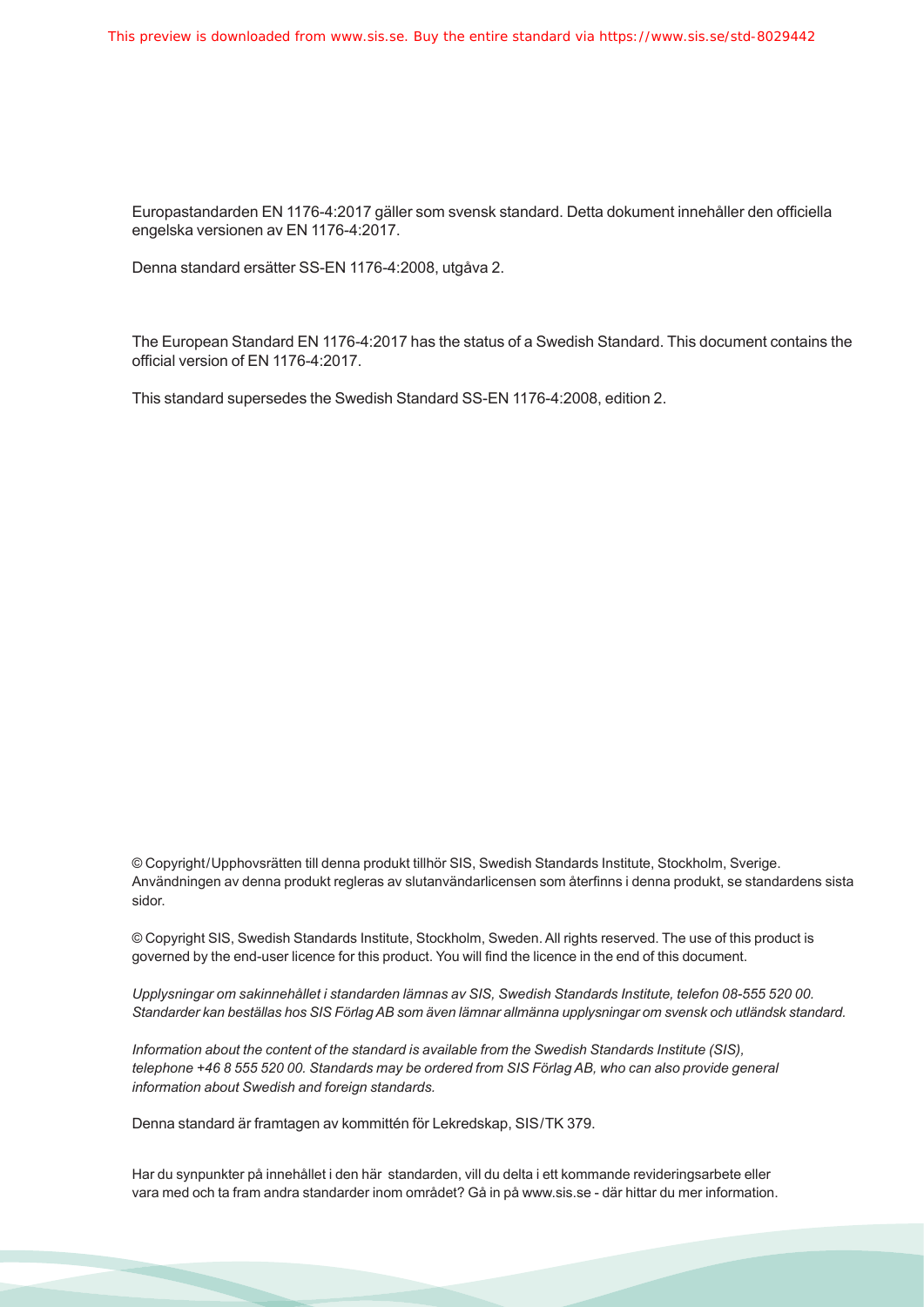This preview is downloaded from www.sis.se. Buy the entire standard via https://www.sis.se/std-8029442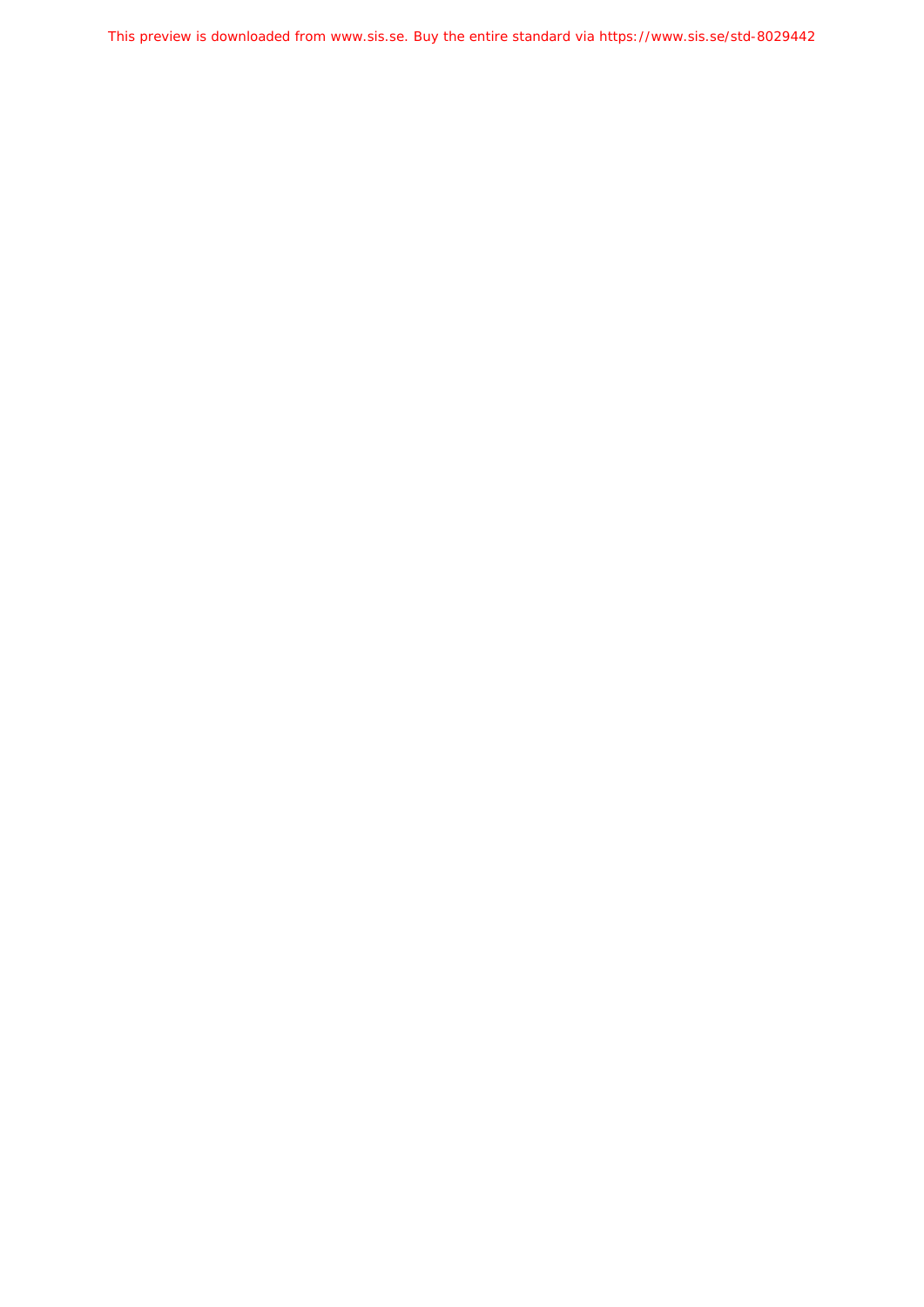# EUROPEAN STANDARD NORME EUROPÉENNE EUROPÄISCHE NORM

# **EN 1176-4**

October 2017

ICS 97.200.40 Supersedes EN 1176-4:2008

English Version

# Playground equipment and surfacing - Part 4: Additional specific safety requirements and test methods for cableways

Équipements et sols d'aires de jeux - Partie 4: Exigences de sécurité et méthodes d'essai complémentaires spécifiques aux téléphériques

 Spielplatzgeräte und Spielplatzböden - Teil 4: Zusätzliche besondere sicherheitstechnische Anforderungen und Prüfverfahren für Seilbahnen

This European Standard was approved by CEN on 2 July 2017.

CEN members are bound to comply with the CEN/CENELEC Internal Regulations which stipulate the conditions for giving this European Standard the status of a national standard without any alteration. Up-to-date lists and bibliographical references concerning such national standards may be obtained on application to the CEN-CENELEC Management Centre or to any CEN member.

This European Standard exists in three official versions (English, French, German). A version in any other language made by translation under the responsibility of a CEN member into its own language and notified to the CEN-CENELEC Management Centre has the same status as the official versions.

CEN members are the national standards bodies of Austria, Belgium, Bulgaria, Croatia, Cyprus, Czech Republic, Denmark, Estonia, Finland, Former Yugoslav Republic of Macedonia, France, Germany, Greece, Hungary, Iceland, Ireland, Italy, Latvia, Lithuania, Luxembourg, Malta, Netherlands, Norway, Poland, Portugal, Romania, Serbia, Slovakia, Slovenia, Spain, Sweden, Switzerland, Turkey and United Kingdom.



EUROPEAN COMMITTEE FOR STANDARDIZATION COMITÉ EUROPÉEN DE NORMALISATION EUROPÄISCHES KOMITEE FÜR NORMUNG

**CEN-CENELEC Management Centre: Avenue Marnix 17, B-1000 Brussels**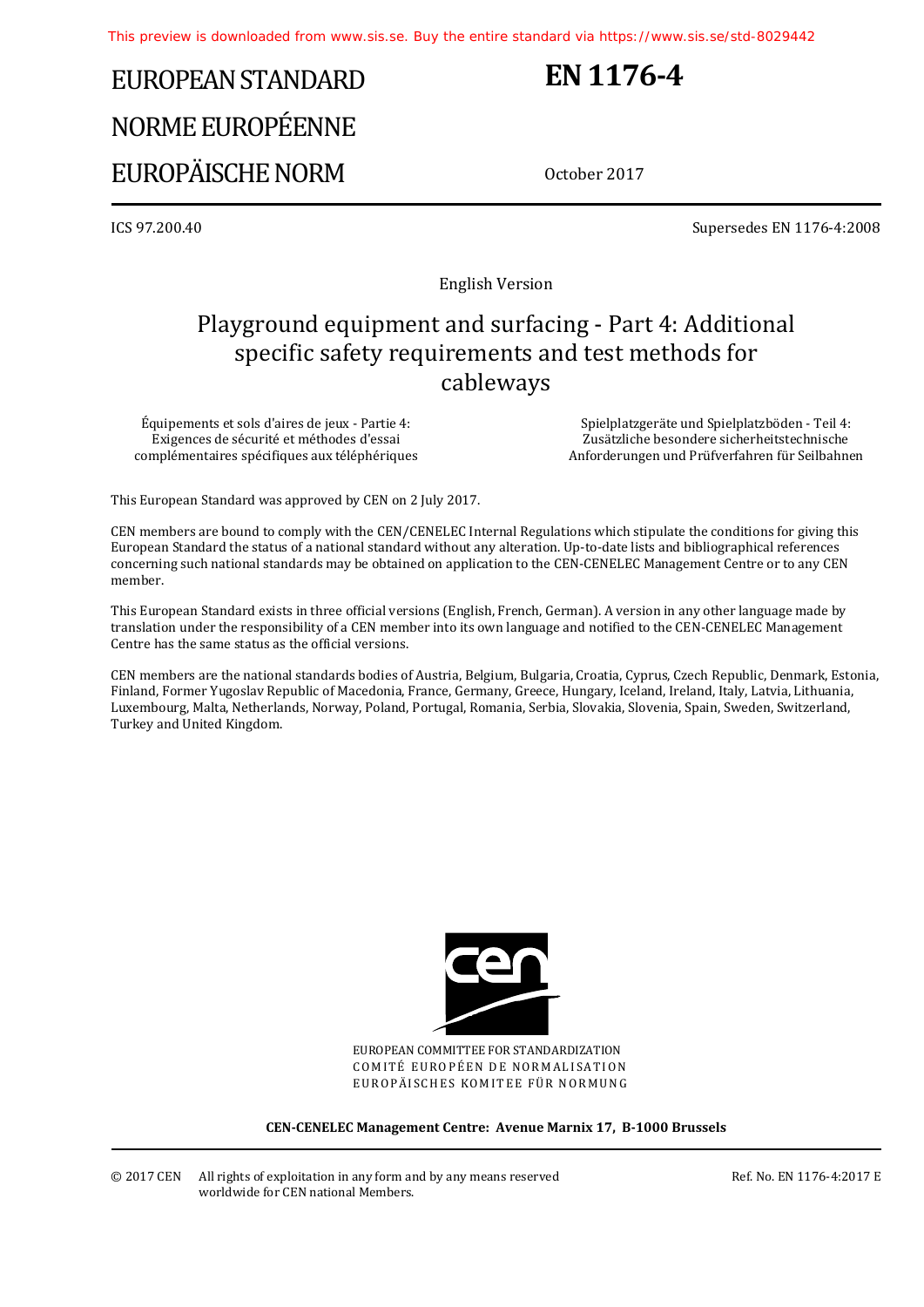This preview is downloaded from www.sis.se. Buy the entire standard via https://www.sis.se/std-8029442

# SS-EN 1176-4:2017 (E)

# **Contents**

| 1                                                                                         |  |  |
|-------------------------------------------------------------------------------------------|--|--|
| 2                                                                                         |  |  |
| 3                                                                                         |  |  |
| 4                                                                                         |  |  |
| 4.1                                                                                       |  |  |
| 4.2                                                                                       |  |  |
| 4.3                                                                                       |  |  |
| 4.4                                                                                       |  |  |
| 4.5                                                                                       |  |  |
| 4.6                                                                                       |  |  |
| 4.7                                                                                       |  |  |
| 4.8                                                                                       |  |  |
| 4.9                                                                                       |  |  |
| 4.10                                                                                      |  |  |
| 4.11                                                                                      |  |  |
| 4.12                                                                                      |  |  |
| 4.13                                                                                      |  |  |
| 4.14                                                                                      |  |  |
| 5                                                                                         |  |  |
| 6                                                                                         |  |  |
| 7                                                                                         |  |  |
|                                                                                           |  |  |
| A.1                                                                                       |  |  |
| A.2                                                                                       |  |  |
| A.3                                                                                       |  |  |
| Annex B (normative) Method for the determination of the maximum speed of the traveller 13 |  |  |
| R.1                                                                                       |  |  |
| R.2                                                                                       |  |  |
| B.3                                                                                       |  |  |
|                                                                                           |  |  |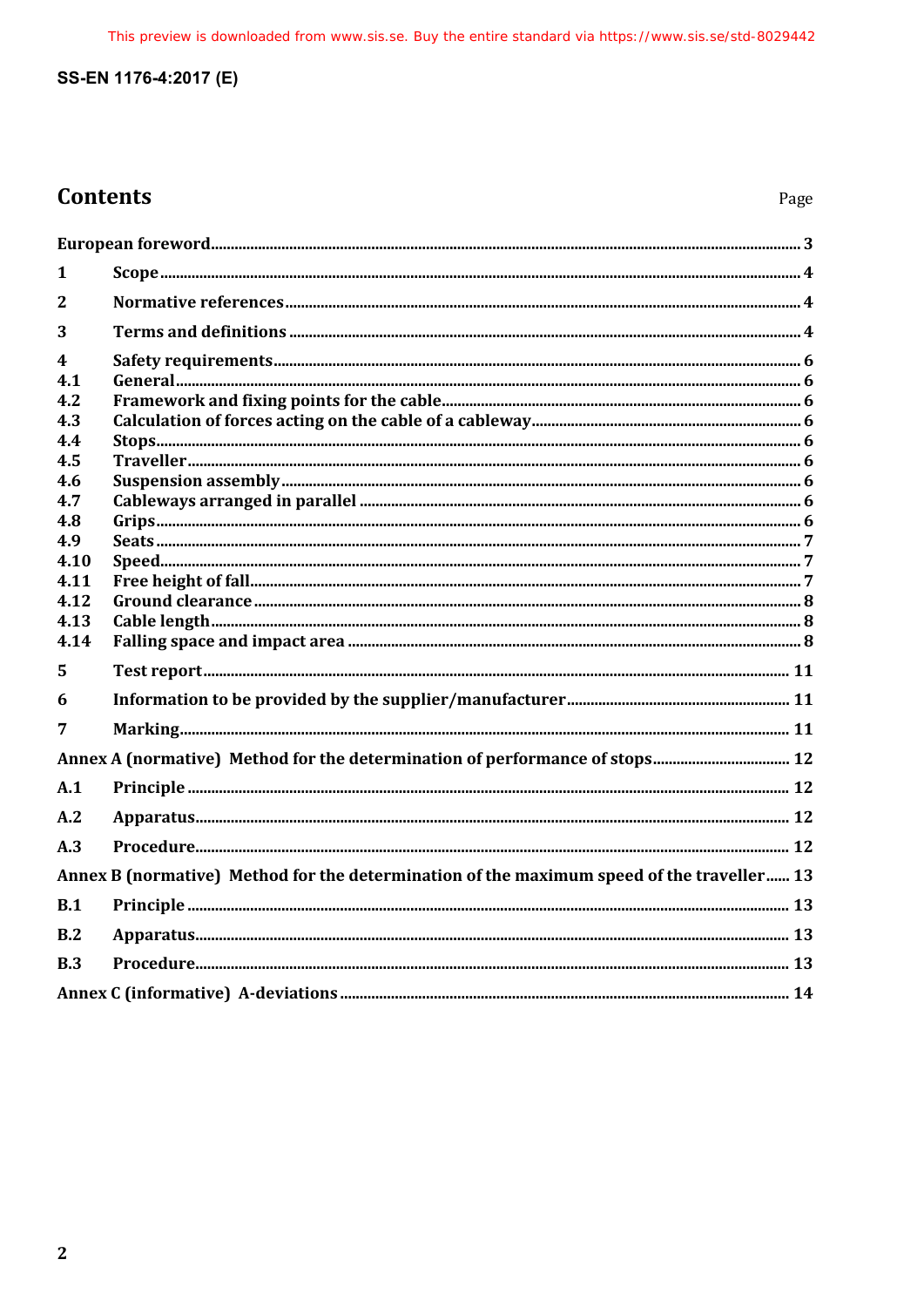# <span id="page-6-0"></span>**European foreword**

This document (EN 1176-4:2017) has been prepared by Technical Committee CEN/TC 136 "Sports, playground and other recreational facilities and equipment", the secretariat of which is held by DIN.

This European Standard shall be given the status of a national standard, either by publication of an identical text or by endorsement, at the latest by April 2018, and conflicting national standards shall be withdrawn at the latest by October 2018.

Attention is drawn to the possibility that some of the elements of this document may be the subject of patent rights. CEN shall not be held responsible for identifying any or all such patent rights.

This document supersedes EN 1176-4:2008.

The principal changes from the previous edition of this part of EN 1176 are as follows:

- a) revised requirements for the different types of grips and seats;
- b) revised requirements for seated and hanging types of equipment;
- c) test methods have been improved in the light of experience.

EN 1176, *Playground equipment and surfacing*, consists of the following parts:

- *Part 1: General safety requirements and test methods*
- *Part 2: Additional specific safety requirements and test methods for swings*
- *Part 3: Additional specific safety requirements and test methods for slides*
- *Part 4: Additional specific safety requirements and test methods for cableways*
- *Part 5: Additional specific safety requirements and test methods for carousels*
- *Part 6: Additional specific safety requirements and test methods for rocking equipment*
- *Part 7: Guidance on installation, inspection, maintenance and operation*
- *Part 10: Additional specific safety requirements and test methods for fully enclosed play equipment*
- *Part 11: Additional specific safety requirements and test methods for spatial network*

This part of EN 1176 should not be used in isolation, but in conjunction with EN 1176-1, EN 1176-7 and EN 1177.

For inflatable play equipment, see EN 14960 *Inflatable play equipment - Safety requirements and test methods.*

According to the CEN/CENELEC Internal Regulations, the national standards organizations of the following countries are bound to implement this European Standard: Austria, Belgium, Bulgaria, Croatia, Cyprus, Czech Republic, Denmark, Estonia, Finland, Former Yugoslav Republic of Macedonia, France, Germany, Greece, Hungary, Iceland, Ireland, Italy, Latvia, Lithuania, Luxembourg, Malta, Netherlands, Norway, Poland, Portugal, Romania, Serbia, Slovakia, Slovenia, Spain, Sweden, Switzerland, Turkey and the United Kingdom.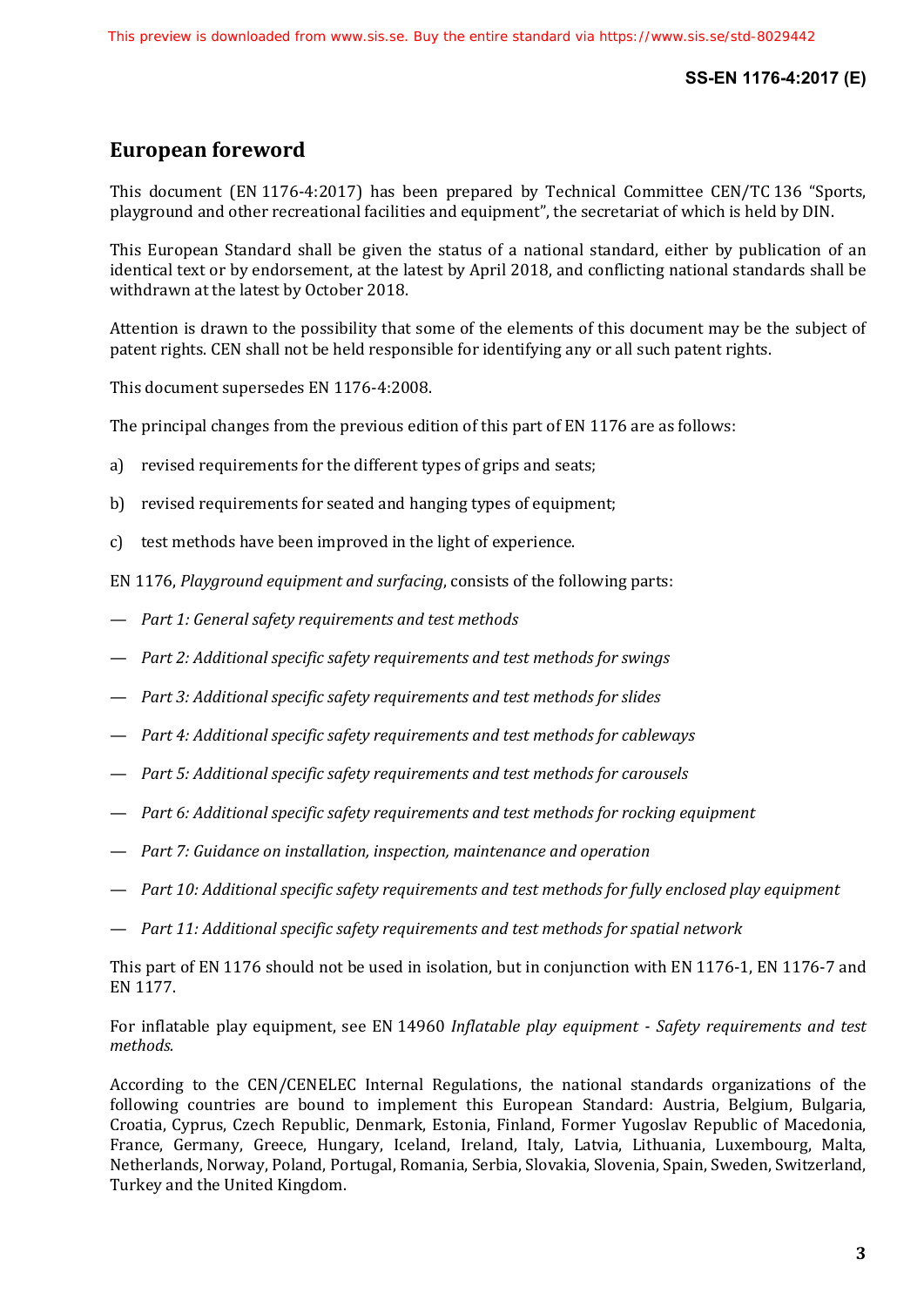# <span id="page-7-0"></span>**1 Scope**

This European Standard is applicable to cableways whereby children travel on or along a cable by the use of gravity. This standard specifies additional safety requirements for cableways intended for permanent installation for use by children.

# <span id="page-7-1"></span>**2 Normative references**

The following documents, in whole or in part, are normatively referenced in this document and are indispensable for its application. For dated references, only the edition cited applies. For undated references, the latest edition of the referenced document (including any amendments) applies.

EN 1176-1:2017, *Playground equipment and surfacing — Part 1: General safety requirements and test methods*

EN 1176-2:2017, *Playground equipment and surfacing — Part 2: Additional specific safety requirements and test methods for swings*

EN 1176-6:2017, *Playground equipment and surfacing — Part 6: Additional specific safety requirements and test methods for rocking equipment*

# <span id="page-7-2"></span>**3 Terms and definitions**

For the purposes of this document, the following terms and definitions apply.

#### **3.1**

#### **cableway**

item of children's playground equipment whereby children can travel on or along a cable under the force of gravity

Note 1 to entry: See Figure 1.

#### **3.2**

#### **hanging type cableway**

cableway equipped with a suspension assembly which includes a grip for the user

#### **3.3**

#### **seating type cableway**

cableway equipped with a suspension assembly which includes a seat

# **3.4**

# **starting point**

area in which the user can reach the grip or seat and set the equipment in motion

#### **3.5**

#### **area of travel**

area in which the user can travel freely

#### **3.6**

#### **terminus**

area furthest away from the starting point that the user can reach by travelling across the area of travel

# **3.7**

### **traveller**

moving part that, by influence of gravity, moves the user along the cable Note 1 to entry: See Figure 1.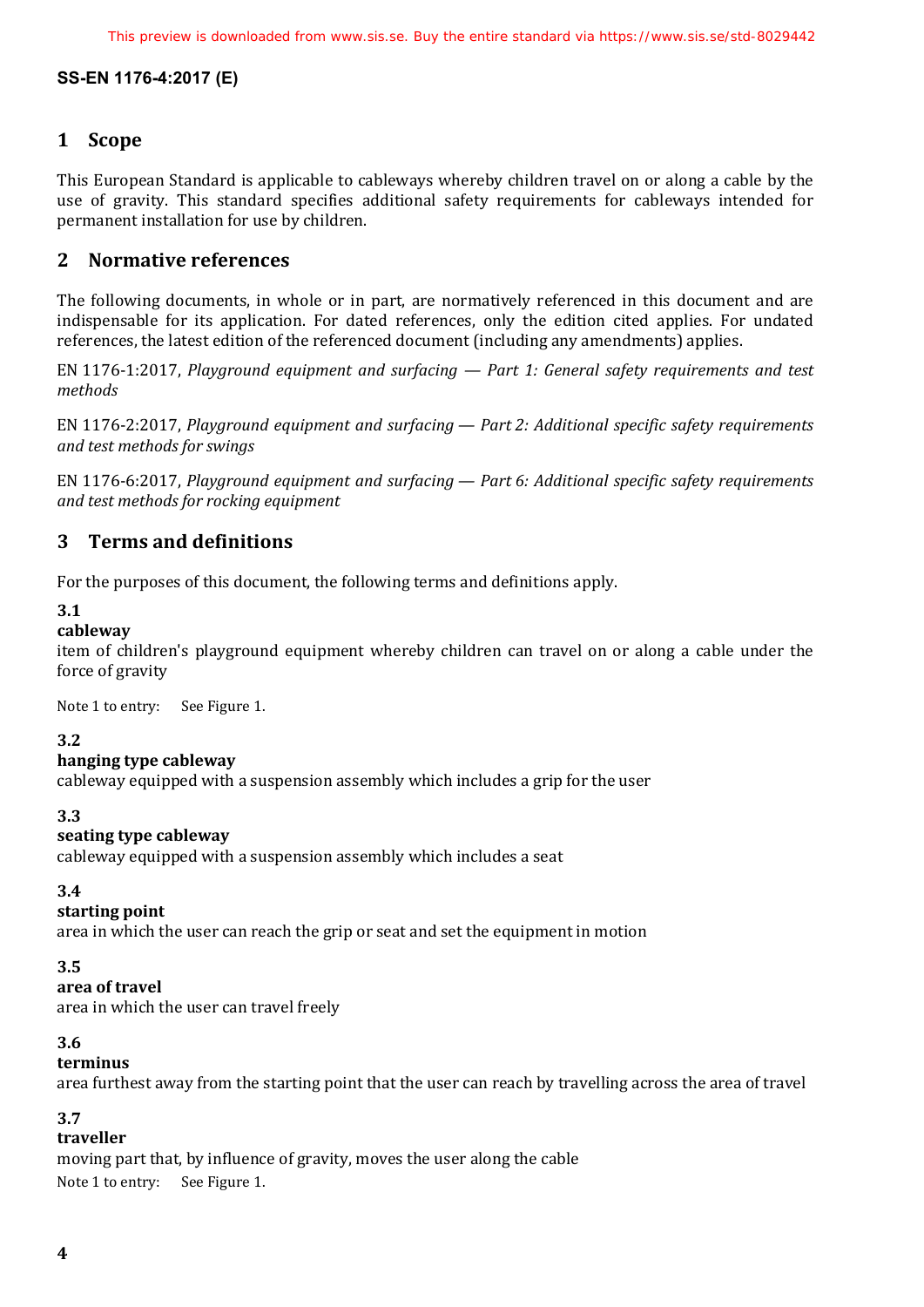#### **3.8**

#### **suspension element**

part of the structure between the traveller and the seat or grip

#### **3.9**

#### **suspension assembly**

assembly of components hanging beneath the traveller

EXAMPLE Suspension elements, grips and/or seats.



#### **Key**

- 1 terminus/starting point 5 grip 9 cable fixing points<br>2 area of travel 6 suspension element 10 sag
- 
- 2 area of travel 6 suspension element 10 sag<br>3 terminus/starting point 7 stop 11 cable
- 3 terminus/starting point 7 stop 11<br>seat 8 traveller
	-
- 
- 
- 
- 4 seat 6 8 traveller

**Figure 1 — Cableway terms**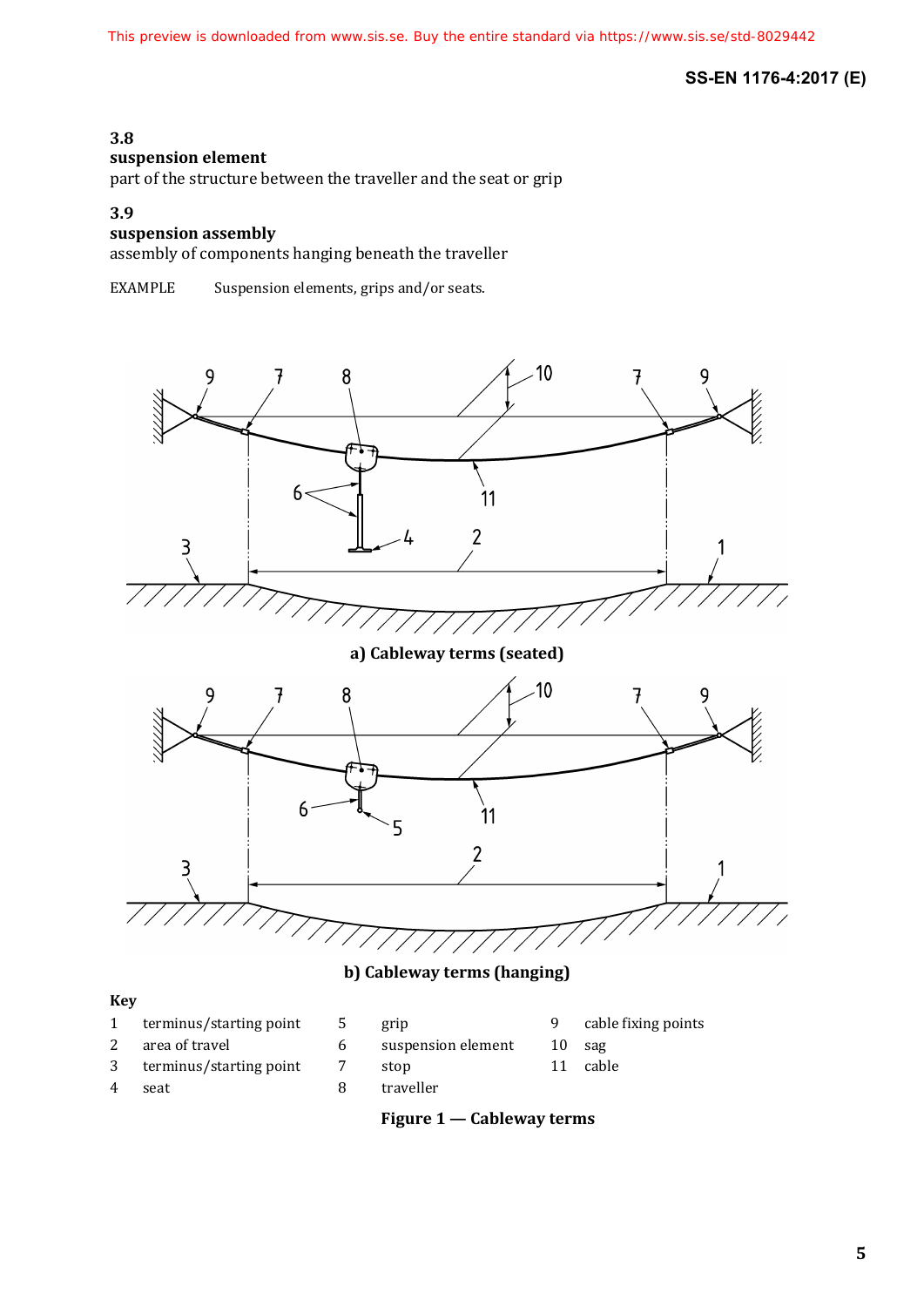# <span id="page-9-0"></span>**4 Safety requirements**

# <span id="page-9-1"></span>**4.1 General**

Cableways shall conform to EN 1176-1 unless otherwise specified in this part of EN 1176.

### <span id="page-9-2"></span>**4.2 Framework and fixing points for the cable**

Framework and fixing points for the cable shall be designed to withstand the computed loads (static and dynamic) transmitted by the cable, in accordance with EN 1176-1.

There shall be an adjusting device so that the correct sag can be maintained for the life of the cable.

### <span id="page-9-3"></span>**4.3 Calculation of forces acting on the cable of a cableway**

The cable shall be designed so that it can withstand the forces acting upon it according to EN 1176-1:2017, Annex A.

### <span id="page-9-4"></span>**4.4 Stops**

When tested in accordance with Annex A, the stop at the terminus shall progressively slow down the traveller until it stops and the suspension element shall not swing through an angle of more than 45°, as shown in Figure 4.

NOTE This test includes an allowance for starting speed.

### <span id="page-9-5"></span>**4.5 Traveller**

The traveller shall be constructed so that it cannot slip out of place and the sides are closed to prevent any access by the user to moving parts from the side.

Openings for the cable may allow the 8 mm finger rod (see EN 1176-1:2017, Figure D.10) to pass through but the rod shall not get squeezed between any moving parts when it is inserted by the length of 70 mm.

There shall be only one traveller on the same cable.

The traveller and suspension element shall be designed such that it does not cause damage to the cable during use.

#### <span id="page-9-6"></span>**4.6 Suspension assembly**

For seating type cableways rigid suspension elements shall not be used.

If a flexible suspension element is used it shall be designed to prevent risk of strangulation.

If a pulling device for the traveller is provided it shall be designed to prevent risk of strangulation.

#### <span id="page-9-7"></span>**4.7 Cableways arranged in parallel**

For cableways arranged in parallel, the distance between the cables shall be at least 2 000 mm.

#### <span id="page-9-8"></span>**4.8 Grips**

For hanging type cableways, the grip shall be constructed to ensure that the user can easily release their hold at all times. If the grip is an enclosed loop, it shall not be made from flexible material that could tighten around the user's arm or hand thus preventing the user from releasing their grip quickly. Enclosed loops shall conform to the entrapment requirements in EN 1176-1:2017, 4.2.7.

It shall not be possible to climb on the grip.